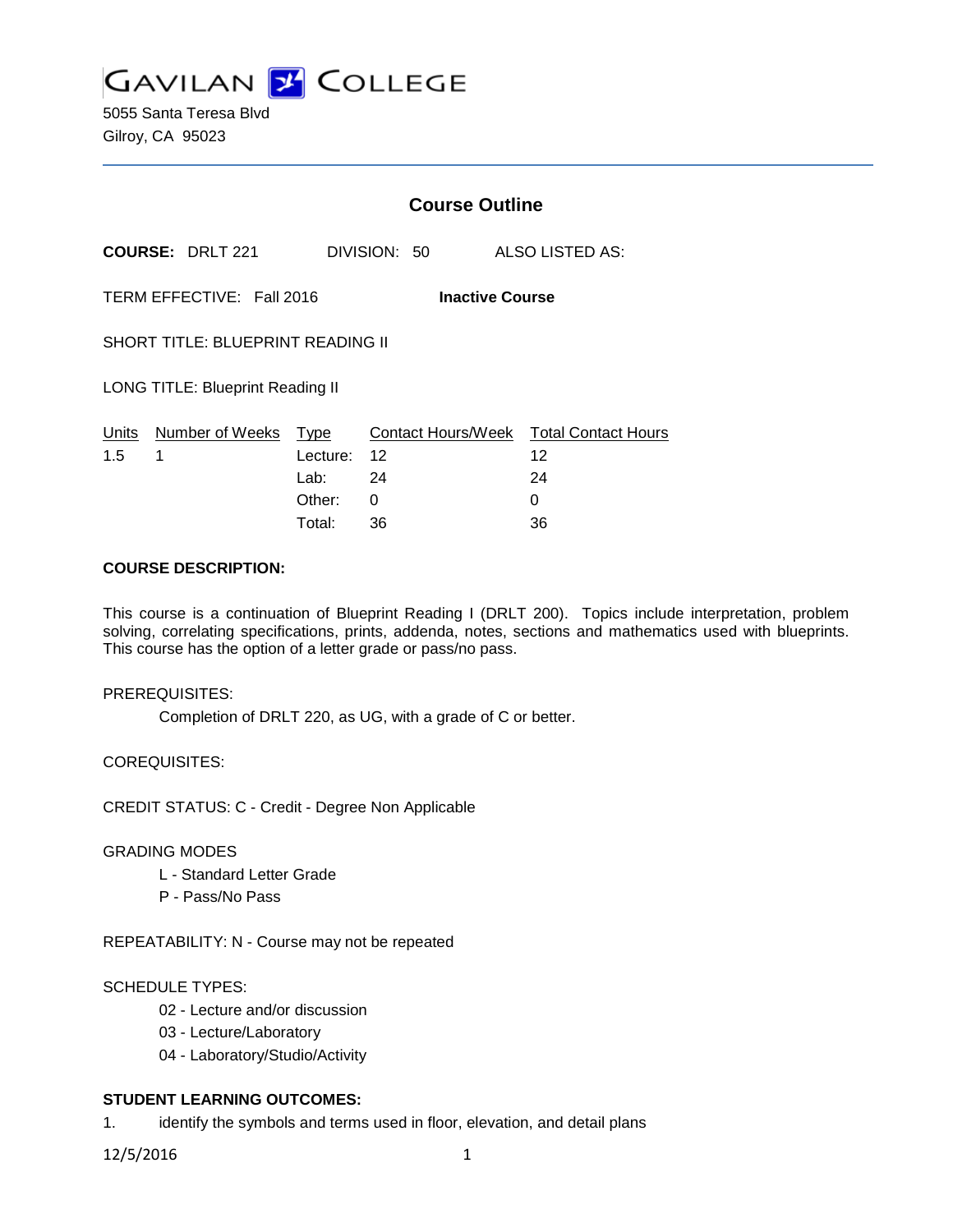Measure: Written Exams, Quizzes, Performance testing PLO: 1, 2 ILO: 7, 1, 2, 3, 6 GE-LO: Year assessed or anticipated year of assessment: 2014

2. interpret technical information given on schedules and specifications

Measure: Written Exams, Quizzes, Performance testing PLO: 1, 2

ILO: 7, 1, 2, , 6 GE-LO: Year assessed or anticipated year of assessment: 2014

#### PROGRAM LEARNING OUTCOMES:

1. Attain journey level skills needed to be successful in residential and commercial construction.

2. Locate on blueprints and in the specifications, the information needed to construct various types of load bearing and non-load bearing walls, fire protection walls and ceilings.

CONTENT, STUDENT PERFORMANCE OBJECTIVES, OUT-OF-CLASS ASSIGNMENTS

Inactive Course: 11/28/2016

Out-of-class assignments: For each topic, the student will read chapters and do the homework assignments at the end of the those chapters.

6 lec/4 lab Hours Fundamentals of advanced applications

Working with blueprints

SLO: The student will describe the purpose and development of advanced applications and work with blueprints.

Assignments: Read the chapters covered in the lecture and answer the study guide question on the assigned subject. Locate and read in the text or online regarding advanced applications and blueprints.

5 lec/4 lab Hours Correlating specifications, prints, addenda, and general notes

Correlating blueprint sections

SLO: The student will evaluate and correlate specifications, prints, addenda, general notes, and blueprint sections.

Assignments: Read the chapters covered in the lecture and answer the study guide question on the assigned subject. Locate and read in the text or online regarding blueprint specifications, prints, addenda, general notes, and blueprint section.

4 lec/4 lab Hours Mathematics and dimensions of blueprints

Related mathematics derived from blueprints

SLO: The student will evaluate and use related mathematics and dimensions derived from blueprints.

Assignments: Read the chapters covered in the lecture and answer the study guide question on the assigned subject. Interpret and use related mathematics and dimensions derived from blueprints.

4 lec/4 lab Hours Solving blueprint problems

Practical applications

SLO: The student will interpret and solve practical applications of blueprint problems.

Assignments: Read the chapters covered in the lecture and answer the study guide question on the assigned subject. Locate and read in the text or online regarding the solutions for practical applications of blueprint problems.

2 lec/2 lab Hours Final examination and term project

12/5/2016 2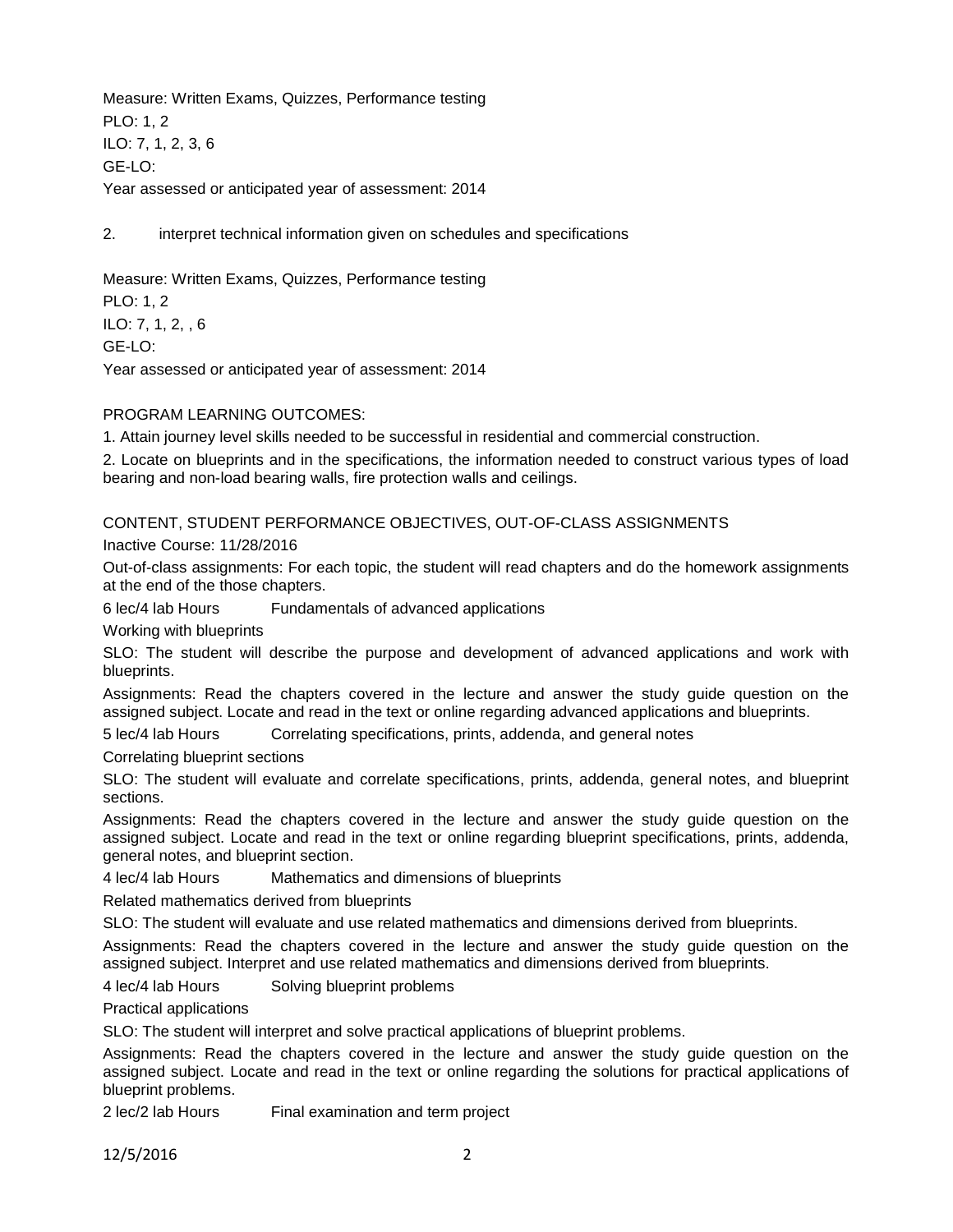## **METHODS OF INSTRUCTION:**

- A. Lecture and discussion
- B. Visual aids
- C. Demonstrations
- D. Group hands-on exercise
- E. Individual hands-on exercise
- F. One-on-one hands-on instruction

# **METHODS OF EVALUATION:**

CATEGORY 1 - The types of writing assignments required: Percent range of total grade: 10 % to 30 % Written Homework Reading Reports Lab Reports Essay Exams Term or Other Papers If this is a degree applicable course, but substantial writing assignments are NOT appropriate, indicate reason: Course primarily involves skill demonstration or problem solving CATEGORY 2 - The problem-solving assignments required: Percent range of total grade: 10 % to 40 % Homework Problems Field Work Lab Reports **Quizzes** Exams CATEGORY 3 - The types of skill demonstrations required: Percent range of total grade: 20 % to 70 % Class Performance/s Field Work Performance Exams CATEGORY 4 - The types of objective examinations used in the course: Percent range of total grade: 10 % to 30 % Multiple Choice True/False Matching Items Completion CATEGORY 5 - Any other methods of evaluation: Percent range of total grade: 0%

## **REPRESENTATIVE TEXTBOOKS:**

## Required:

CTCNC, UBC International, United States Gypsum Company. Construction Blueprint Reading, Interior Systems Layout, Gypsum Construction Handbook. U.S.A.: CTCNC, UBC International, United States Gypsum Company, Textbooks are used in the classroom only. This is a standard textbook used in the Industry. Or other appropriate college level text.

Reading level of text, Grade: 10Verified by: dvt